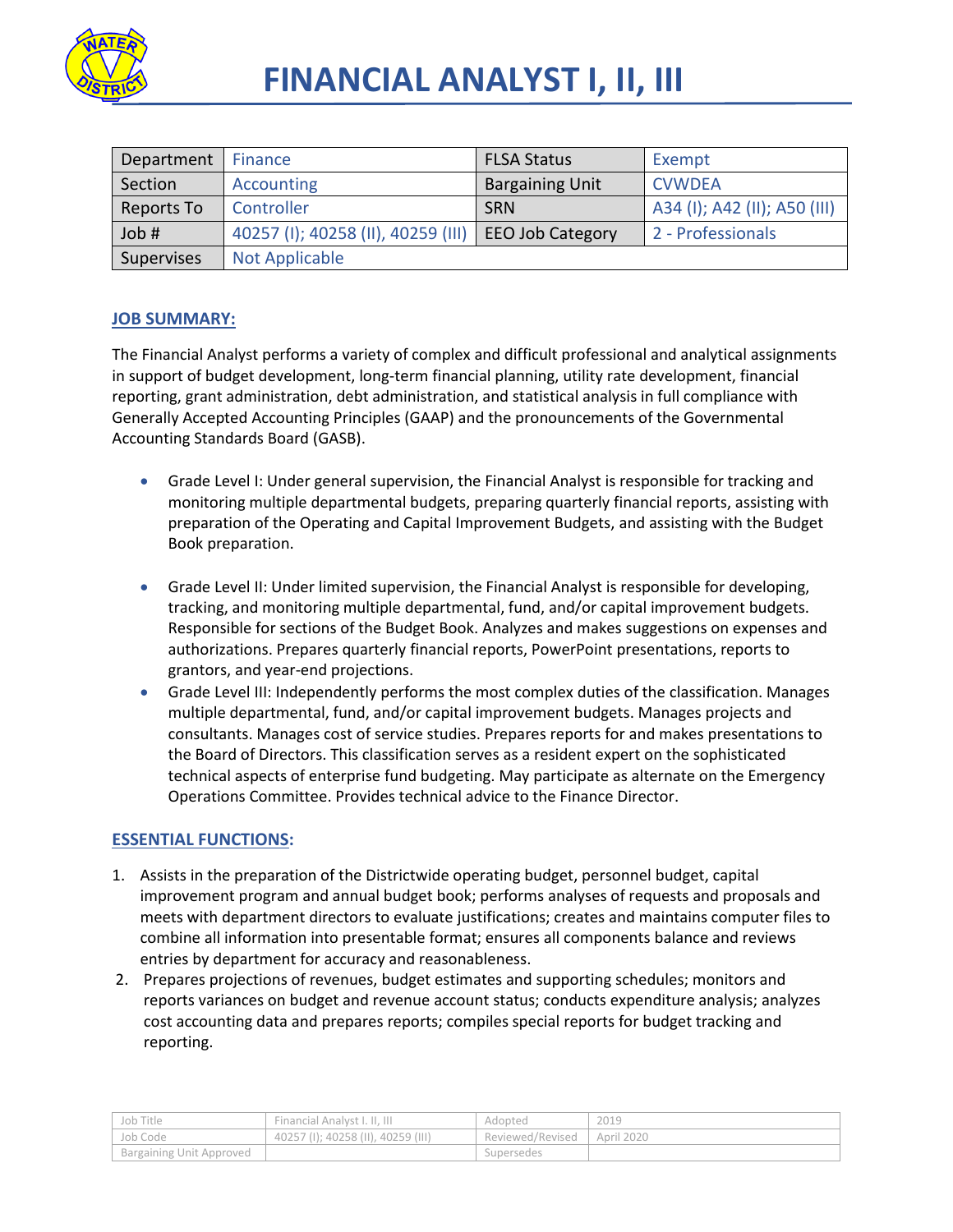

- 3. Performs a variety of research and analysis on various segments of the District's operations; collects and analyzes data and information including information on current department and/or District practices, policies, and procedures.
- 4. Performs cost benefit and/or return on investment analysis on proposed projects.
- 5. Prepares necessary reports including staff reports and board agenda items. Grade Level III will make presentations to the Board at Board Meetings and Study Sessions.
- 6. Develops written procedures and implements programs resulting from research and analysis.
- 7. Reviews applicable Board agenda items to ensure proper application of the District's budget.
- 8. Participates in short and long range financial planning and rate setting; may participate in the District's strategic planning effort.
- 9. Assists in preparing water, nonpotable, wastewater, irrigation, and groundwater replenishment utility rates; applies knowledge of ratemaking, budgeting, and accounting concepts, practices, and procedures to conduct research and analysis to support sound decision making and ensure appropriate public disclosure and accountability; participates in modeling alternative rate designs to meet revenue requirements; assesses impacts of alternative designs on consumers and consumption and conservation patterns. (Grade Level III only)
- 10. Assists with the preparation and analysis of quarterly financial reports; collects and reports financial data on assigned departments and funds; reviews documents.
- 11. Prepares reports to granting agencies as required by the grant agreements.
- 12. Participates in the District's Emergency Operations Committee as Finance Section Chief alternate (Grade Level III only)
- 13. Attends and participates in professional group meetings; maintains awareness of new trends and developments in the fields of finance, budgeting, rate making, business administration, and public administration; incorporates new developments as appropriate.
- 14. Performs related duties as required.

## **MINIMUM QUALIFICATIONS:**

#### **Education and Experience:**

- For Grade Level I: Bachelor's degree in public administration, business administration, finance, or accounting and 2 years' experience in budgeting and accounting, preferably in a governmental setting; Or, the equivalent of two years of business-related college coursework with a minimum of two accounting classes and 5 years' experience in budgeting and accounting, preferably in a municipal government.
- For Grade Level II and III: Bachelor's degree in public administration, business administration, finance, or accounting and 5 years' experience in budgeting and accounting, preferably in a municipal government. Or, equivalent to an Associate's degree in public administration, business administration, finance or accounting and 7 years' experience in budgeting and accounting, preferably in a municipal government. A Master's degree is not a substitute for the experience requirement.

| Job Title                | Financial Analyst I. II. III       | Adopted          | 2019       |
|--------------------------|------------------------------------|------------------|------------|
| Job Code                 | 40257 (I); 40258 (II), 40259 (III) | Reviewed/Revised | April 2020 |
| Bargaining Unit Approved |                                    | Supersedes       |            |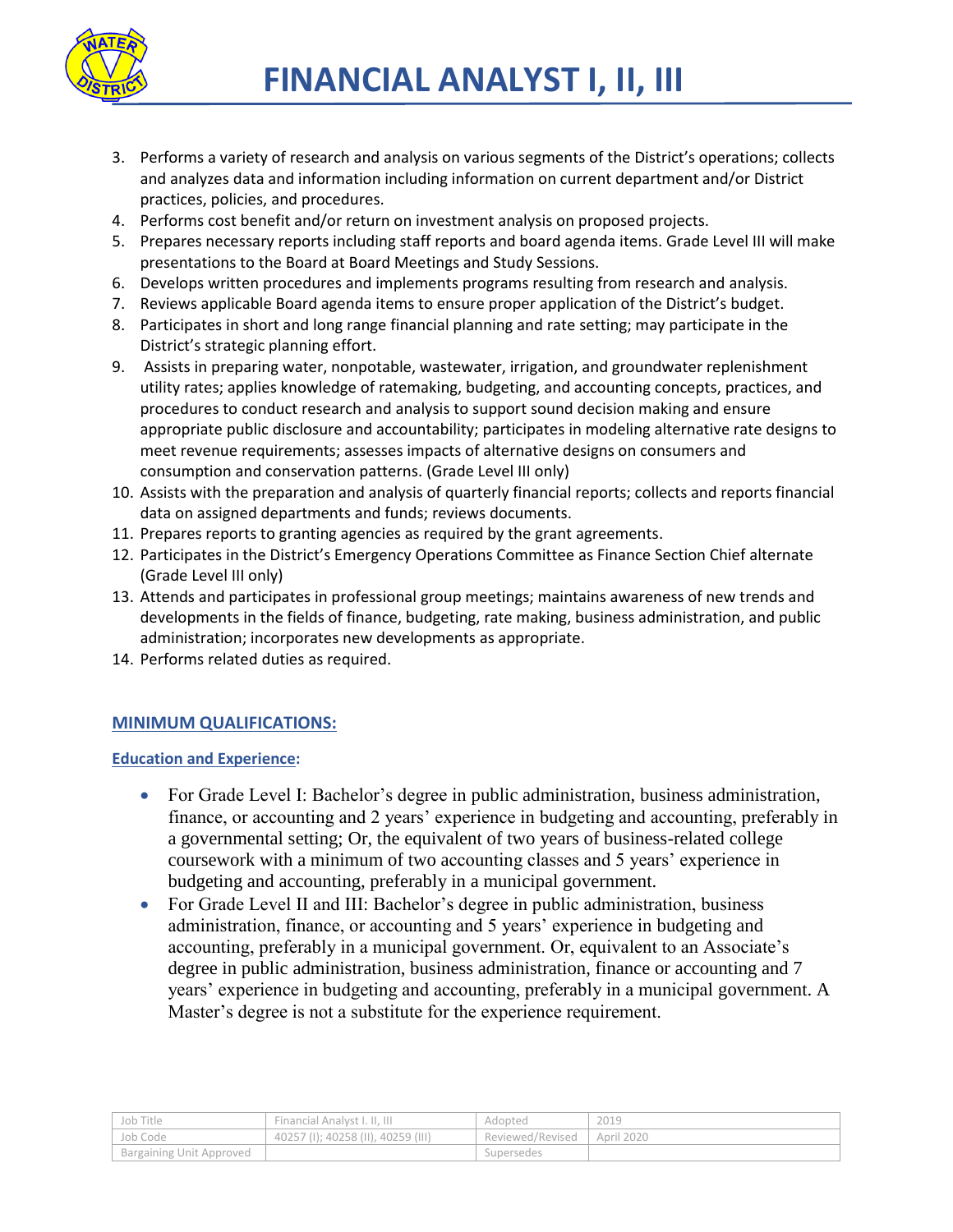

# **Knowledge of:**

- Services and activities of the District.
- Principles and practices of public administration, municipal finance, accounting and budget.
- Principles and procedures of financial record keeping and reporting.
- Financial forecasting principles and practices including those used in the development of short and long range financial plans and budget documents.
- Methods and techniques of research, and statistical and financial analysis.
- Principles and practices of budget preparation and administration.
- Advanced knowledge of accounting spreadsheet software, data mining and data extraction.
- Pertinent federal, state, and local laws, codes, and regulations.
- Principles of business letter writing and report preparation.
- English usage, spelling, grammar and punctuation.
- Public speaking ability.
- Office procedures, methods, and equipment including computers and applicable software applications such as word processing, spreadsheets, statistical databases, and automated accounting systems.

# **Abilities:**

- Exercise initiative and independent judgment in sensitive situations.
- Demonstrate a high level of independent problem solving.
- Investigate problems and recommend and negotiate solutions.
- Understand the organization and operation of the District and of outside agencies as necessary to perform assigned responsibilities.
- Understand, interpret, and apply administrative and office policies and procedures as well as pertinent laws, regulations, and ordinances.
- Participate in and perform various studies and analyses.
- Manage assigned projects.
- Understand complex accounting principles and concepts.
- Read, analyze, and interpret complex financial reports.
- Prepare a variety of clear and concise administrative and financial reports.
- Prepare large and complex budgets.
- Interpret and apply applicable federal, state, and local policies, laws, and regulations.

# **CERTIFICATES, LICENSES, AND REGISTRATIONS REQUIREMENTS**

Employees in this position may be required to obtain and maintain the following certifications, licensing and registrations:

 Licenses – Valid California Operators license issued by the State Department of Motor Vehicles. Department of Motor Vehicles driving record may influence employment or classification.

| Job Title                | Financial Analyst I. II. III       | Adopted          | 2019       |
|--------------------------|------------------------------------|------------------|------------|
| Job Code                 | 40257 (I); 40258 (II), 40259 (III) | Reviewed/Revised | April 2020 |
| Bargaining Unit Approved |                                    | Supersedes       |            |

#### **PHYSICAL REQUIREMENTS**: